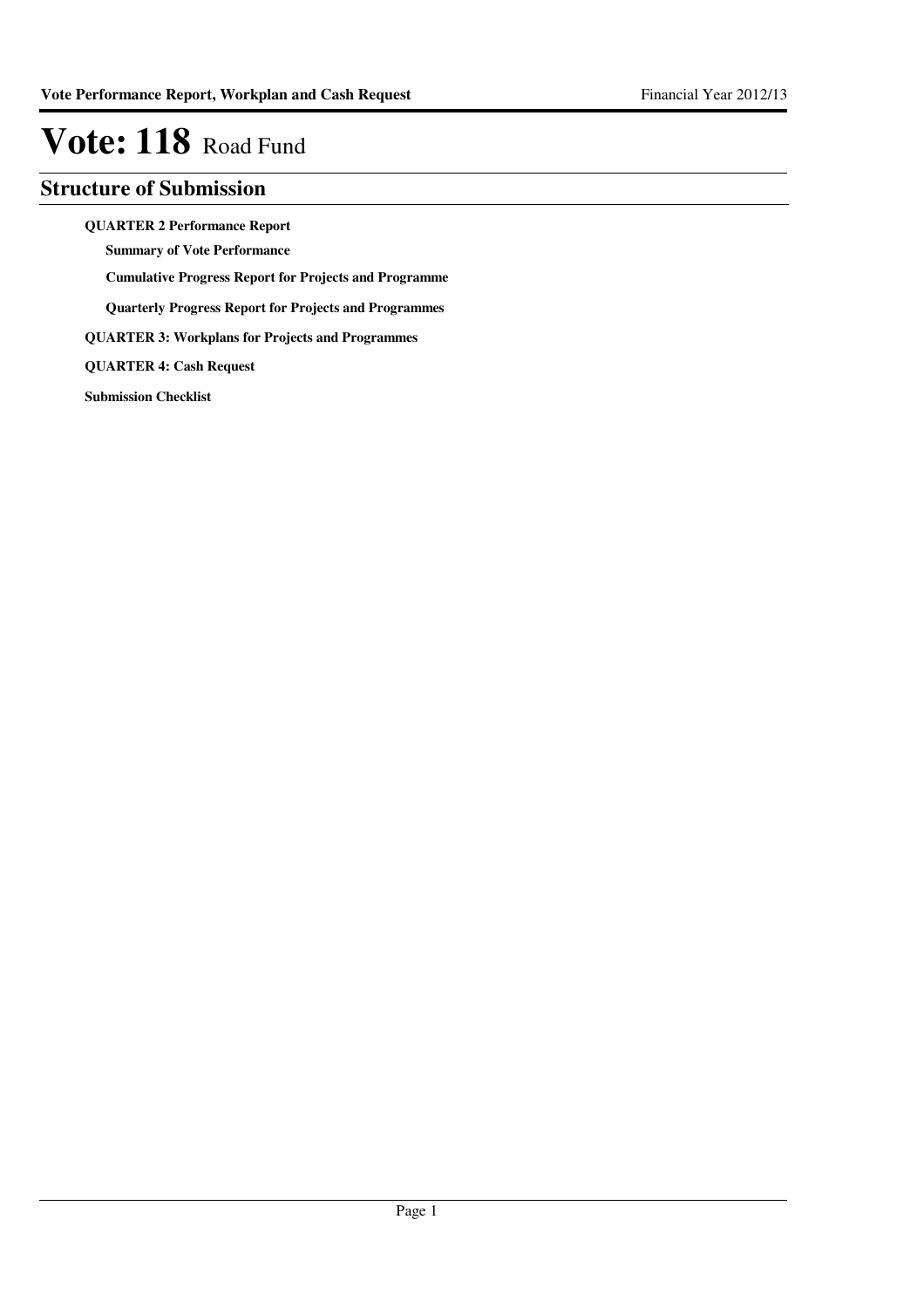## **HALF-YEAR: Highlights of Vote Performance**

## *V1: Summary of Issues in Budget Execution*

*This section provides an overview of Vote expenditure* 

**(i) Snapshot of Vote Releases and Expenditures**

Table V1.1 below summarises cumulative releases and expenditures by the end of the quarter:

### **Table V1.1: Overview of Vote Expenditures (UShs Billion)**

| (i)                   | <i>Excluding Arrears, Taxes</i> | Approved<br><b>Budget</b> | <b>Released</b><br>by End | <b>Spent by</b><br><b>End Dec</b> | % Budget<br><b>Released</b> | <b>Spent</b> | % Budget % Releases<br><b>Spent</b> |
|-----------------------|---------------------------------|---------------------------|---------------------------|-----------------------------------|-----------------------------|--------------|-------------------------------------|
|                       | Wage                            | 1.995                     | 1.092                     | 0.939                             | 54.7%                       | $47.1\%$     | 86.0%                               |
| Recurrent             | Non Wage                        | 278.289                   | 138.537                   | 129.113                           | 49.8%                       | $46.4\%$     | 93.2%                               |
| Development           | GoU                             | 0.000                     | 0.000                     | 0.000                             | N/A                         | N/A          | N/A                                 |
|                       | Donor*                          | 0.000                     | 0.000                     | 0.000                             | N/A                         | N/A          | N/A                                 |
|                       | <b>GoU</b> Total                | 280.284                   | 139.629                   | 130.052                           | 49.8%                       | $46.4\%$     | $93.1\%$                            |
|                       | <b>Total GoU+Donor (MTEF)</b>   | 280.284                   | 139.629                   | 130.052                           | 49.8%                       | $46.4\%$     | $93.1\%$                            |
| ( <i>ii</i> ) Arrears | Arrears                         | 0.000                     | 0.000                     | 0.000                             | N/A                         | N/A          | N/A                                 |
| and Taxes             | $Taxes**$                       | 0.000                     | 0.000                     | 0.000                             | N/A                         | N/A          | N/A                                 |
|                       | <b>Total Budget</b>             | 280.284                   | 139.629                   | 130.052                           | $49.8\%$                    | $46.4\%$     | $93.1\%$                            |

The table below shows cumulative releases and expenditures to the Vote by Vote Function :

### **Table V1.2: Releases and Expenditure by Vote Function\***

| <b>Billion Uganda Shillings</b>                | Approved<br><b>Budget</b> | Released | <b>Spent</b> | Released | % Budget % Budget<br>Spent | $\%$<br>Releases<br><b>Spent</b> |
|------------------------------------------------|---------------------------|----------|--------------|----------|----------------------------|----------------------------------|
| VF:0452 National and District Road Maintenance | 280.28                    | 139.63   | 130.05       | 49.8%    | $46.4\%$                   | 93.1%                            |
| <b>Total For Vote</b>                          | 280.28                    | 139.63   | 130.05       | $49.8\%$ | 46.4%                      | 93.1%                            |

*\* Excluding Taxes and Arrears*

#### **(ii) Matters to note in budget execution**

The policy shift to Force Account as the major mode of maintenance on the DUCAR network necessitated revision of annual work plans by agencies which affected the timely release of Q2 FY2012/13 funds; Planned M&E consultancies had not yet commenced arising from delays in the procurement process and are expected to commence in the 3rd quarter.

### **Table V1.3: High Unspent Balances and Over-Expenditure in the Domestic Budget (Ushs Bn)**

*(ii) Expenditures in excess of the original approved budget (i) Major unpsent balances \* Excluding Taxes and Arrears* **Programs and Projects 4.40Bn Shs** Programme/Project: 01 Road Fund Secretariat Reason: UGX 0.403bn was for printing of OYRMP 12/13 and printing of the Annual report 10/11.2. UGX 3.995bn is for DAs as a result of the inability of the Agencies to revise workplans to Force Accounts in time.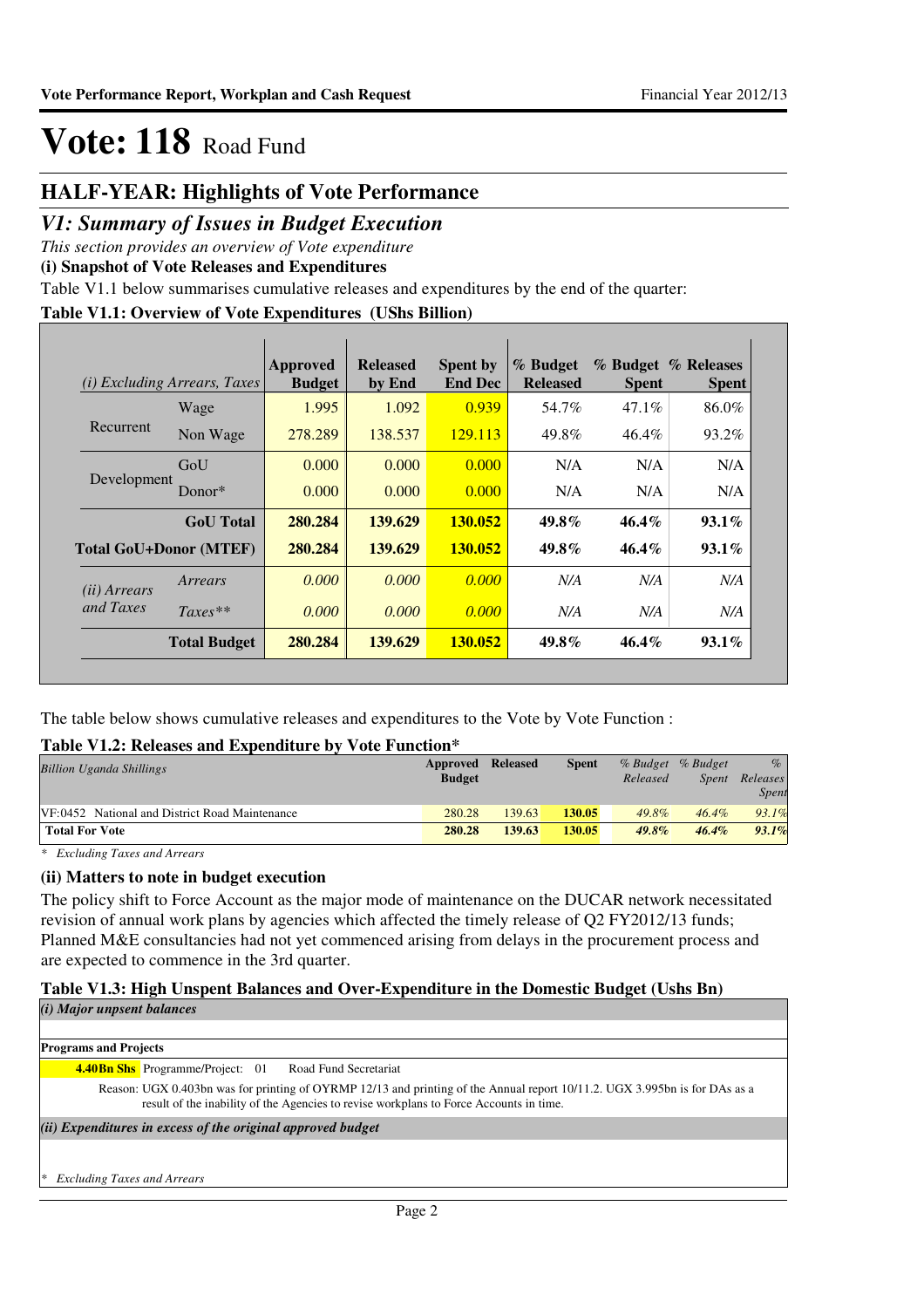## **HALF-YEAR: Highlights of Vote Performance**

## *V2: Performance Highlights*

*This section provides highlights of output performance, focusing on key outputs and actions impelemented to improve section performance.*

### **Table V2.1: Key Vote Output Indicators and Expenditures\***

| <i>Vote, Vote Function</i><br><b>Key Output</b>                  | <b>Approved Budget and</b><br><b>Planned outputs</b>                                                                                                   |         | <b>Cumulative Expenditure</b><br>and Performance                                                                                                                                                                                                                                                                                                                                                                                                                     |        | <b>Status and Reasons for</b><br>any Variation from Plans                                                                                                                                                                                                                                                                                                                                                                      |          |
|------------------------------------------------------------------|--------------------------------------------------------------------------------------------------------------------------------------------------------|---------|----------------------------------------------------------------------------------------------------------------------------------------------------------------------------------------------------------------------------------------------------------------------------------------------------------------------------------------------------------------------------------------------------------------------------------------------------------------------|--------|--------------------------------------------------------------------------------------------------------------------------------------------------------------------------------------------------------------------------------------------------------------------------------------------------------------------------------------------------------------------------------------------------------------------------------|----------|
| Vote Function: 0452 National and District Road Maintenance       |                                                                                                                                                        |         |                                                                                                                                                                                                                                                                                                                                                                                                                                                                      |        |                                                                                                                                                                                                                                                                                                                                                                                                                                |          |
| <b>Output: 045251</b>                                            | <b>National Road Maintenance</b>                                                                                                                       |         |                                                                                                                                                                                                                                                                                                                                                                                                                                                                      |        |                                                                                                                                                                                                                                                                                                                                                                                                                                |          |
| Description of Performance: Disburse funds for the routine       | manual Maintenance of<br>20,200km, routine mechanized<br>maintenance of 12,500km and<br>periodic maintenance of<br>1,739km.                            |         | •Re-gravelling of 20km<br>•Periodic maintenance (major<br>repairs) of 2 bridges<br>•Routine maintenance of 22<br>bridges<br>•Routine manual maintenance<br>of the 19,487 km<br>•Routine mechanized<br>maintenance of 2,492 km<br>•Axle load control (7 fixed and<br>2 mobile weigh bridges)-<br>43,267 vehicles weighed<br>•Maintenance and operation of<br>9 ferries- 98% availability<br>•Maintenance of street lighting<br>on 42km of selected National<br>roads. |        | Performance of UNRA during<br>Q1FY2012/13 was good<br>achieving 87% of the planned<br>outputs. This can be attributed<br>to completion of carried over<br>works from FY 2011/12.<br>The Road Fund Targets for<br>national road maintenance were<br>met for Q1 & 2 FY2012-13.                                                                                                                                                   |          |
| Output Cost:                                                     | UShs Bn:                                                                                                                                               | 181.870 | UShs Bn:                                                                                                                                                                                                                                                                                                                                                                                                                                                             | 90.935 | % Budget Spent:                                                                                                                                                                                                                                                                                                                                                                                                                | 50.0%    |
| <b>Output: 045252</b>                                            |                                                                                                                                                        |         | District, Urban and Community Access Road Maintenance                                                                                                                                                                                                                                                                                                                                                                                                                |        |                                                                                                                                                                                                                                                                                                                                                                                                                                |          |
| Description of Performance: Fund the routine maintenance of KCCA | 22,500km of district roads,<br>4,500km of urban roads<br>(including KCCA roads) and<br>bottleneck removal on<br>30,000km of community access<br>roads. |         | •Routine mechanized<br>maintenance of 69 km of district the following reasons:<br>roads<br>•Pothole patching of 6,870km<br><b>DUCAR</b><br>•Routine maintenance of 5,040<br>km of district roads<br>•Periodic maintenance of 176<br>km of district roads<br>•Installation of 16 culvert lines<br>on district roads<br>•Routine maintenance of 178<br>km of Municipal roads<br>•Periodic maintenance of 21 km delayed training of operators for<br>of Municipal roads |        | Performance of DUCAR during<br>Q1 FY2012/13 was low due to<br>•Delayed issuance of guidelines<br>by MOWT for implementation<br>of Force account in DAs which<br>has hindered implementation of<br>planned works;<br>•Lack of readiness by MOWT<br>and DAs to take on<br>implementation of road works<br>using Force account partly due<br>to lack of the requisite<br>personnel, infrastructure and<br>the new road equipment. |          |
| <b>Output Cost:</b>                                              | UShs Bn:                                                                                                                                               | 91.190  | <b>UShs Bn:</b>                                                                                                                                                                                                                                                                                                                                                                                                                                                      |        | 36.432 % Budget Spent:                                                                                                                                                                                                                                                                                                                                                                                                         | $40.0\%$ |
| <b>Vote Function Cost</b>                                        | <b>UShs Bn:</b>                                                                                                                                        |         | 280.284 UShs Bn:                                                                                                                                                                                                                                                                                                                                                                                                                                                     |        | 130.052 % Budget Spent:                                                                                                                                                                                                                                                                                                                                                                                                        | 46.4%    |
| <b>Cost of Vote Services:</b>                                    | UShs Bn:                                                                                                                                               |         | 280.284 UShs Bn:                                                                                                                                                                                                                                                                                                                                                                                                                                                     |        | 130.052 % Budget Spent:                                                                                                                                                                                                                                                                                                                                                                                                        | 46.4%    |

*\* Excluding Taxes and Arrears*

•Effective FY2012/13, maintenance of the DUCAR network is now by Force account using road gangs for routine manual maintenance and the newly acquired road equipment for routine mechanized and periodic maintenance;

• Overall physical performance on DUCAR network has not been as planned as the Agencies adjust to the new policy shift of Force account;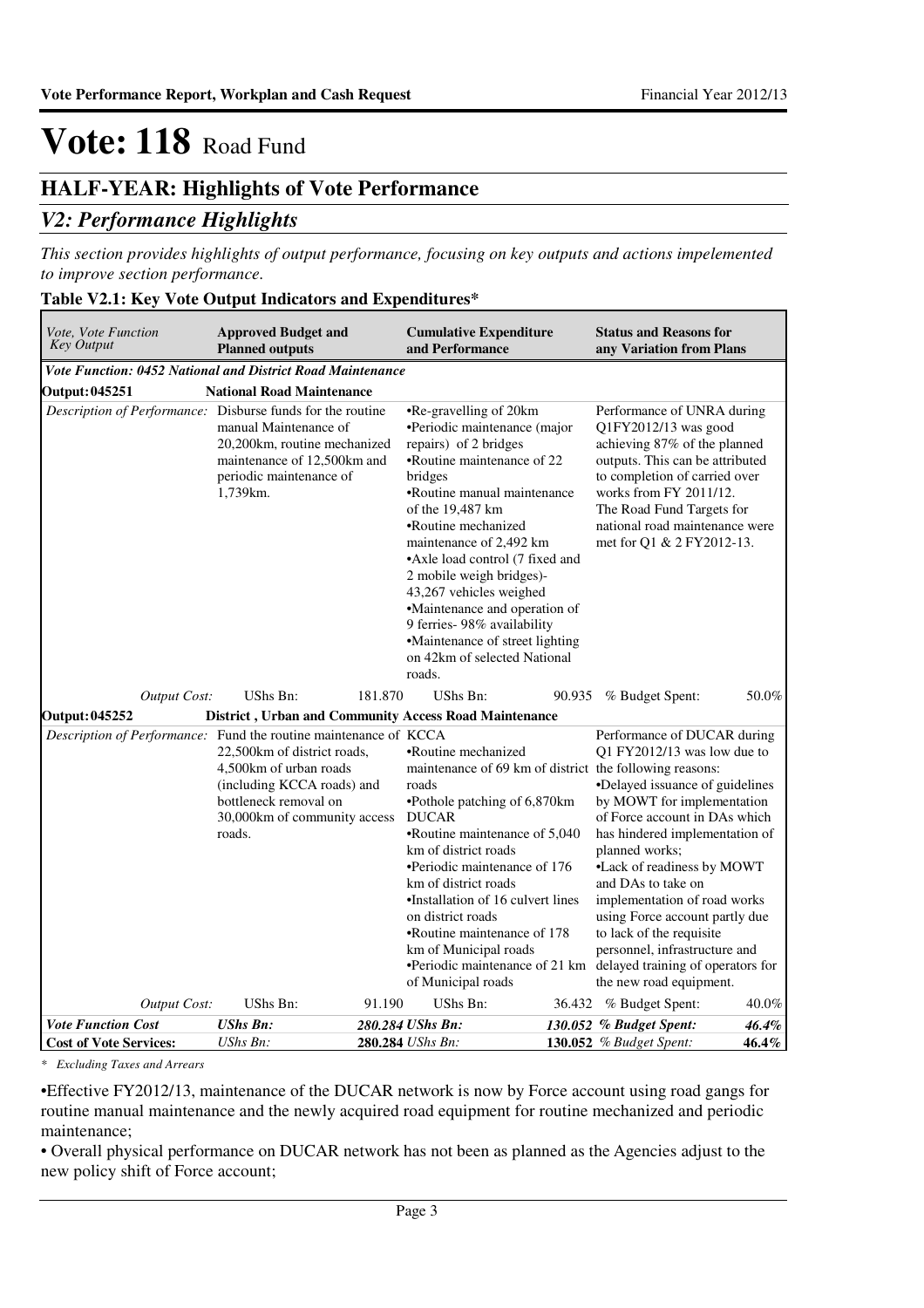## **HALF-YEAR: Highlights of Vote Performance**

• Agencies are not readily submitting accountability reports as guided by the MoFPED quarter lag system. This delays timely compilation of department reports.

#### **Table V2.2: Implementing Actions to Improve Vote Performance**

## *V3: Details of Releases and Expenditure*

*This section provides a comprehensive summary of the outputs delivered by the Vote and further details of Vote expenditures by Vote Function and Expenditure Item.*

### **Table V3.1: GoU Releases and Expenditure by Output\***

| <b>Billion Uganda Shillings</b>                              | Approved      | <b>Released</b> | <b>Spent</b> | $%$ GoU       | $%$ GoU       | $%$ GoU     |
|--------------------------------------------------------------|---------------|-----------------|--------------|---------------|---------------|-------------|
|                                                              | <b>Budget</b> |                 |              | <b>Budget</b> | <b>Budget</b> | Releases    |
|                                                              |               |                 |              | Released      | <i>Spent</i>  | <i>Spen</i> |
| VF:0452 National and District Road Maintenance               | 280.28        | 139.63          | 130.05       | $49.8\%$      | $46.4\%$      | 93.1%       |
| Class: Outputs Provided                                      | 7.22          | 3.10            | 2.68         | 42.9%         | $37.2\%$      | 86.6%       |
| 045201 Road Fund Secretariat Services                        | 7.22          | 3.10            | 2.68         | 42.9%         | $37.2\%$      | 86.6%       |
| Class: Outputs Funded                                        | 273.06        | 136.53          | 127.37       | 50.0%         | $46.6\%$      | 93.3%       |
| 045251 National Road Maintenance                             | 181.87        | 90.94           | 90.94        | 50.0%         | 50.0%         | 100.0%      |
| 045252 District, Urban and Community Access Road Maintenance | 91.19         | 45.60           | 36.43        | 50.0%         | $40.0\%$      | 79.9%       |
| <b>Total For Vote</b>                                        | 280.28        | 139.63          | 130.05       | $49.8\%$      | 46.4%         | 93.1%       |

*\* Excluding Taxes and Arrears*

### **Table V3.2: 2012/13 GoU Expenditure by Item**

| <b>Billion Uganda Shillings</b>                           | <b>Approved</b><br><b>Budget</b> | <b>Releases</b> | <b>Expend-</b><br>iture | % Budged<br><b>Released</b> | % Budget<br><b>Spent</b> | %Releases<br><b>Spent</b> |
|-----------------------------------------------------------|----------------------------------|-----------------|-------------------------|-----------------------------|--------------------------|---------------------------|
| <b>Output Class: Outputs Provided</b>                     | 7.22                             | 3.10            | 2.68                    | $42.9\%$                    | $37.2\%$                 | 86.6%                     |
| 211101 General Staff Salaries                             | 1.99                             | 1.00            | 0.85                    | 50.0%                       | 42.8%                    | 85.5%                     |
| 211102 Contract Staff Salaries (Incl. Casuals, Temporary) | 0.22                             | 0.09            | 0.09                    | 43.0%                       | 39.3%                    | 91.3%                     |
| 211103 Allowances                                         | 0.12                             | 0.03            | 0.02                    | 25.8%                       | 17.5%                    | 67.8%                     |
| 212101 Social Security Contributions (NSSF)               | 0.17                             | 0.08            | 0.08                    | 47.6%                       | 47.6%                    | 100.0%                    |
| 213001 Medical Expenses(To Employees)                     | 0.09                             | 0.02            | 0.00                    | 25.0%                       | 0.3%                     | 1.0%                      |
| 213002 Incapacity, death benefits and funeral expenses    | 0.02                             | 0.01            | 0.00                    | 25.0%                       | $0.0\%$                  | $0.0\%$                   |
| 221001 Advertising and Public Relations                   | 0.23                             | 0.10            | 0.10                    | 42.9%                       | 42.2%                    | 98.4%                     |
| 221002 Workshops and Seminars                             | 0.29                             | 0.11            | 0.04                    | 37.9%                       | 12.6%                    | 33.2%                     |
| 221003 Staff Training                                     | 0.15                             | 0.05            | 0.03                    | 31.2%                       | 17.4%                    | 55.8%                     |
| 221004 Recruitment Expenses                               | 0.02                             | 0.01            | 0.00                    | 75.0%                       | $0.0\%$                  | $0.0\%$                   |
| 221007 Books, Periodicals and Newspapers                  | 0.02                             | 0.00            | 0.00                    | 5.0%                        | 4.1%                     | 82.6%                     |
| 221008 Computer Supplies and IT Services                  | 0.04                             | 0.01            | 0.01                    | 42.0%                       | 16.3%                    | 38.7%                     |
| 221009 Welfare and Entertainment                          | 0.02                             | 0.01            | 0.01                    | 37.5%                       | 37.5%                    | 100.0%                    |
| 221011 Printing, Stationery, Photocopying and Binding     | 0.16                             | 0.06            | 0.06                    | 37.5%                       | 36.5%                    | 97.3%                     |
| 221017 Subscriptions                                      | 0.01                             | 0.00            | 0.00                    | 30.0%                       | 30.0%                    | 100.0%                    |
| 222001 Telecommunications                                 | 0.04                             | 0.02            | 0.01                    | 43.6%                       | 31.4%                    | 72.1%                     |
| 222002 Postage and Courier                                | 0.01                             | 0.00            | 0.00                    | 25.0%                       | $0.0\%$                  | $0.0\%$                   |
| 222003 Information and Communications Technology          | 0.25                             | 0.09            | 0.03                    | 36.8%                       | 10.3%                    | 28.1%                     |
| 223001 Property Expenses                                  | 0.01                             | 0.00            | 0.00                    | 33.3%                       | 30.4%                    | 91.1%                     |
| 223003 Rent - Produced Assets to private entities         | 1.39                             | 0.75            | 0.75                    | 54.1%                       | 54.1%                    | 100.0%                    |
| 223004 Guard and Security services                        | 0.02                             | 0.01            | 0.01                    | 43.4%                       | 29.9%                    | 68.9%                     |
| 223005 Electricity                                        | 0.03                             | 0.01            | 0.01                    | 40.0%                       | 40.0%                    | 100.0%                    |
| 223006 Water                                              | 0.00                             | 0.00            | 0.00                    | 50.0%                       | 46.5%                    | 92.9%                     |
| 225001 Consultancy Services- Short-term                   | 1.43                             | 0.43            | 0.43                    | 30.0%                       | 30.0%                    | 99.9%                     |
| 226001 Insurances                                         | 0.04                             | 0.02            | 0.00                    | 37.5%                       | 7.7%                     | 20.4%                     |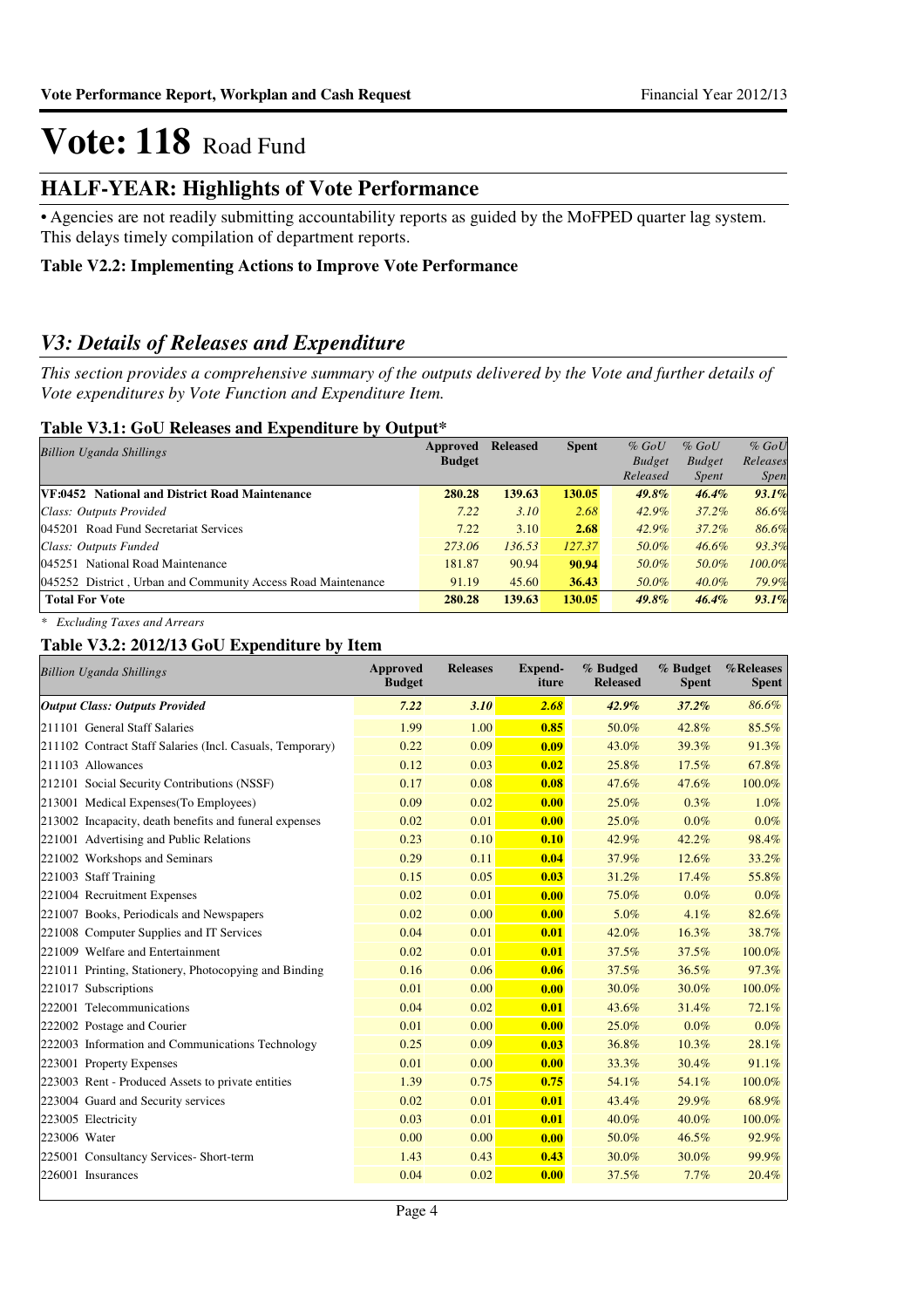## **HALF-YEAR: Highlights of Vote Performance**

| <b>Billion Uganda Shillings</b>                       | Approved<br><b>Budget</b> | <b>Releases</b> | <b>Expend-</b><br>iture | % Budged<br><b>Released</b> | % Budget<br><b>Spent</b> | %Releases<br><b>Spent</b> |
|-------------------------------------------------------|---------------------------|-----------------|-------------------------|-----------------------------|--------------------------|---------------------------|
| 227001 Travel Inland                                  | 0.24                      | 0.09            | 0.07                    | 38.2%                       | 31.0%                    | 81.1%                     |
| 227002 Travel Abroad                                  | 0.12                      | 0.04            | 0.04                    | 35.0%                       | 34.9%                    | 99.6%                     |
| 227004 Fuel. Lubricants and Oils                      | 0.06                      | 0.03            | 0.03                    | 49.1%                       | $49.1\%$                 | 99.9%                     |
| 228002 Maintenance - Vehicles                         | 0.04                      | 0.02            | 0.02                    | 54.3%                       | 54.2%                    | 99.9%                     |
| 228003 Maintenance Machinery, Equipment and Furniture | 0.01                      | 0.00            | 0.00                    | $30.0\%$                    | 27.4%                    | 91.2%                     |
| <b>Output Class: Outputs Funded</b>                   | 273.06                    | 136.53          | 127.37                  | 50.0%                       | $46.6\%$                 | 93.3%                     |
| 263201 LG Conditional grants (capital)                | 91.19                     | 45.60           | 36.43                   | 50.0%                       | $40.0\%$                 | 79.9%                     |
| 263204 Transfers to other gov't units (capital)       | 181.87                    | 90.94           | 90.94                   | 50.0%                       | 50.0%                    | 100.0%                    |
| <b>Grand Total:</b>                                   | 280.28                    | 139.63          | 130.05                  | 49.8%                       | $46.4\%$                 | $93.1\%$                  |
| <b>Total Excluding Taxes and Arrears:</b>             | 280.28                    | 139.63          | 130.05                  | $49.8\%$                    | $46.4\%$                 | $93.1\%$                  |

### **Table V3.3: GoU Releases and Expenditure by Project and Programme\***

| <b>Billion Uganda Shillings</b>                | Approved      | <b>Released</b> | <b>Spent</b> | $%$ GoU       | $%$ GoU       | $%$ GoU      |
|------------------------------------------------|---------------|-----------------|--------------|---------------|---------------|--------------|
|                                                | <b>Budget</b> |                 |              | <b>Budget</b> | <b>Budget</b> | Releases     |
|                                                |               |                 |              | Released      | <i>Spent</i>  | <b>Spent</b> |
| VF:0452 National and District Road Maintenance | 280.28        | 139.63          | 130.05       | $49.8\%$      | $46.4\%$      | 93.1%        |
| <b>Recurrent Programmes</b>                    |               |                 |              |               |               |              |
| 01<br>Road Fund Secretariat                    | 280.28        | 139.63          | 130.05       | 49.8%         | $46.4\%$      | 93.1%        |
| <b>Total For Vote</b>                          | 280.28        | 139.63          | 130.05       | $49.8\%$      | $46.4\%$      | 93.1%        |

*\* Excluding Taxes and Arrears*

### **Table V3.4: Donor Releases and Expenditure by Project and Programme\***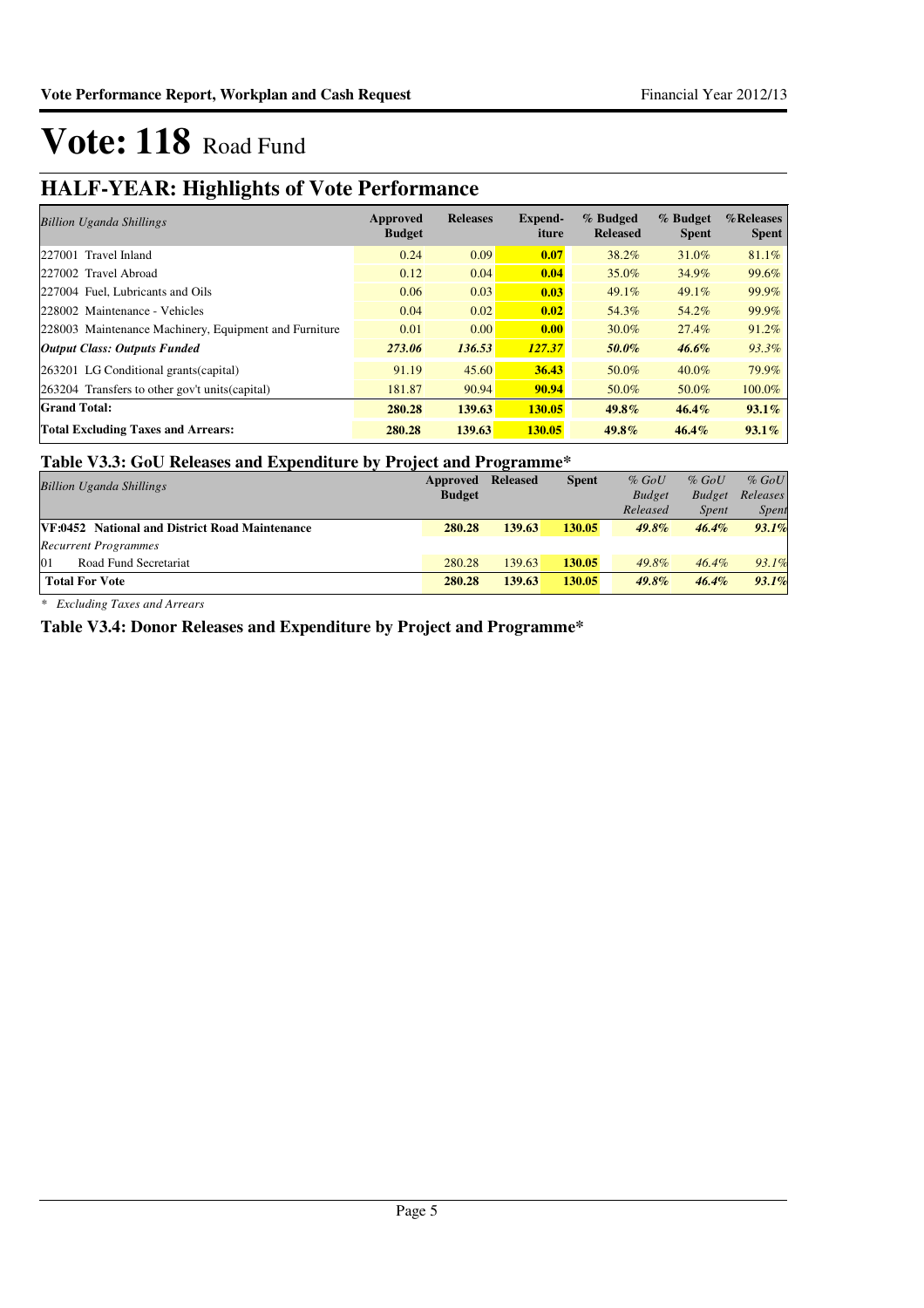| <b>QUARTER 2: Cumulative Outputs and Expenditure by End of Quarter</b>                                                                                                                                                                                                   |                                                                                                |                      |  |  |  |
|--------------------------------------------------------------------------------------------------------------------------------------------------------------------------------------------------------------------------------------------------------------------------|------------------------------------------------------------------------------------------------|----------------------|--|--|--|
| Annual Planned Outputs and Cumulative Outputs Achieved by End of<br><b>Quarter</b> (Quantity and Location)                                                                                                                                                               | Cumulative Expenditures made by the End of the Quarter to<br><b>Deliver Cumulative Outputs</b> | <b>UShs Thousand</b> |  |  |  |
| <b>Vote Function: 0452 National and District Road Maintenance</b>                                                                                                                                                                                                        |                                                                                                |                      |  |  |  |
| <b>Recurrent Programmes</b>                                                                                                                                                                                                                                              |                                                                                                |                      |  |  |  |
| Programme 01 Road Fund Secretariat                                                                                                                                                                                                                                       |                                                                                                |                      |  |  |  |
| <b>Outputs Funded</b>                                                                                                                                                                                                                                                    |                                                                                                |                      |  |  |  |
| Output: 04 5251 National Road Maintenance                                                                                                                                                                                                                                |                                                                                                |                      |  |  |  |
|                                                                                                                                                                                                                                                                          | <b>Item</b>                                                                                    | <b>Spent</b>         |  |  |  |
| <b>Annual Planned Outputs:</b>                                                                                                                                                                                                                                           | 263204 Transfers to other gov't units (capital)                                                | 90,935,000           |  |  |  |
| Routine and Periodic Maintenance of National Roads (21,000km)<br>financed. Audit compliance status of UNRA established. Draft<br>Maintenance plan for FY 2013/14 finalized.                                                                                              |                                                                                                |                      |  |  |  |
| Cumulatie Outputs Achieved by the end of the Quarter:                                                                                                                                                                                                                    |                                                                                                |                      |  |  |  |
| •For Q1 & 2 URF disbursed UGX 90.935bn for Re-gravelling of 20km<br>•Periodic maintenance (major repairs) of 2 bridges<br>•Routine maintenance of 22 bridges<br>•Routine manual maintenance of the 19,487 km                                                             |                                                                                                |                      |  |  |  |
| •Routine mechanized maintenance of 2,492 km<br>•Axle load control (7 fixed and 2 mobile weigh bridges) - 43,267<br>vehicles weighed                                                                                                                                      |                                                                                                |                      |  |  |  |
| •Maintenance and operation of 9 ferries-98% availability<br>•Maintenance of street lighting on 42km of selected National roads                                                                                                                                           |                                                                                                |                      |  |  |  |
| <b>Reasons for Variation in performance</b>                                                                                                                                                                                                                              |                                                                                                |                      |  |  |  |
| Performance of UNRA during Q1 2012/13 was good achieving 87 % of<br>the planned outputs. This can be attributed to completion of carried over<br>works from FY 2011/12.<br>All Road Fund targets for national roads maintenance were met in both                         |                                                                                                |                      |  |  |  |
| quarters.                                                                                                                                                                                                                                                                |                                                                                                |                      |  |  |  |
|                                                                                                                                                                                                                                                                          | Total                                                                                          | 90,935,000           |  |  |  |
|                                                                                                                                                                                                                                                                          | <b>Wage Recurrent</b>                                                                          | 0                    |  |  |  |
|                                                                                                                                                                                                                                                                          | <b>Non Wage Recurrent</b><br>NTR                                                               | 90,935,000<br>0      |  |  |  |
| Output:<br>04 52 52 District, Urban and Community Access Road Maintenance                                                                                                                                                                                                |                                                                                                |                      |  |  |  |
|                                                                                                                                                                                                                                                                          | <b>Item</b>                                                                                    | <b>Spent</b>         |  |  |  |
| <b>Annual Planned Outputs:</b>                                                                                                                                                                                                                                           | 263201 LG Conditional grants (capital)                                                         | 36,432,093           |  |  |  |
| Routine and Periodic Maintenance of 22,500km of District roads<br>4,500km Urban roads & 30,000km of Community Access Roads (kept<br>open) financed. Audit compliance status of DUCAR established<br>Draft Maintenance plan for FY 2013/14 finalized.                     |                                                                                                |                      |  |  |  |
| Cumulatie Outputs Achieved by the end of the Quarter:                                                                                                                                                                                                                    |                                                                                                |                      |  |  |  |
| For Q1 & Q2 URF disbursed a total of 36.432bn to the DUCAR<br>Agencies. 1. KCCA<br>•Routine mechanized maintenance of 69 km of district roads<br>•Pothole patching of 6,870Km<br>2. For the rest of DUCAR Network                                                        |                                                                                                |                      |  |  |  |
| •Routine maintenance of 5,040 km of district roads<br>•Periodic maintenance of 176 km of district roads<br>•Installation of 16 culvert lines on district roads<br>•Routine maintenance of 178 km of Municipal roads<br>•Periodic maintenance of 21 km of Municipal roads |                                                                                                |                      |  |  |  |
| <b>Reasons for Variation in performance</b>                                                                                                                                                                                                                              |                                                                                                |                      |  |  |  |

Performance of DUCAR during Q1- 12/13 was low due to the following reasons:

•Delayed issuance of guidelines by MOWT for implementation of Force account in DAs which has hindered implementation of planned works; •Lack of readiness by MOWT and DAs to take on implementation of road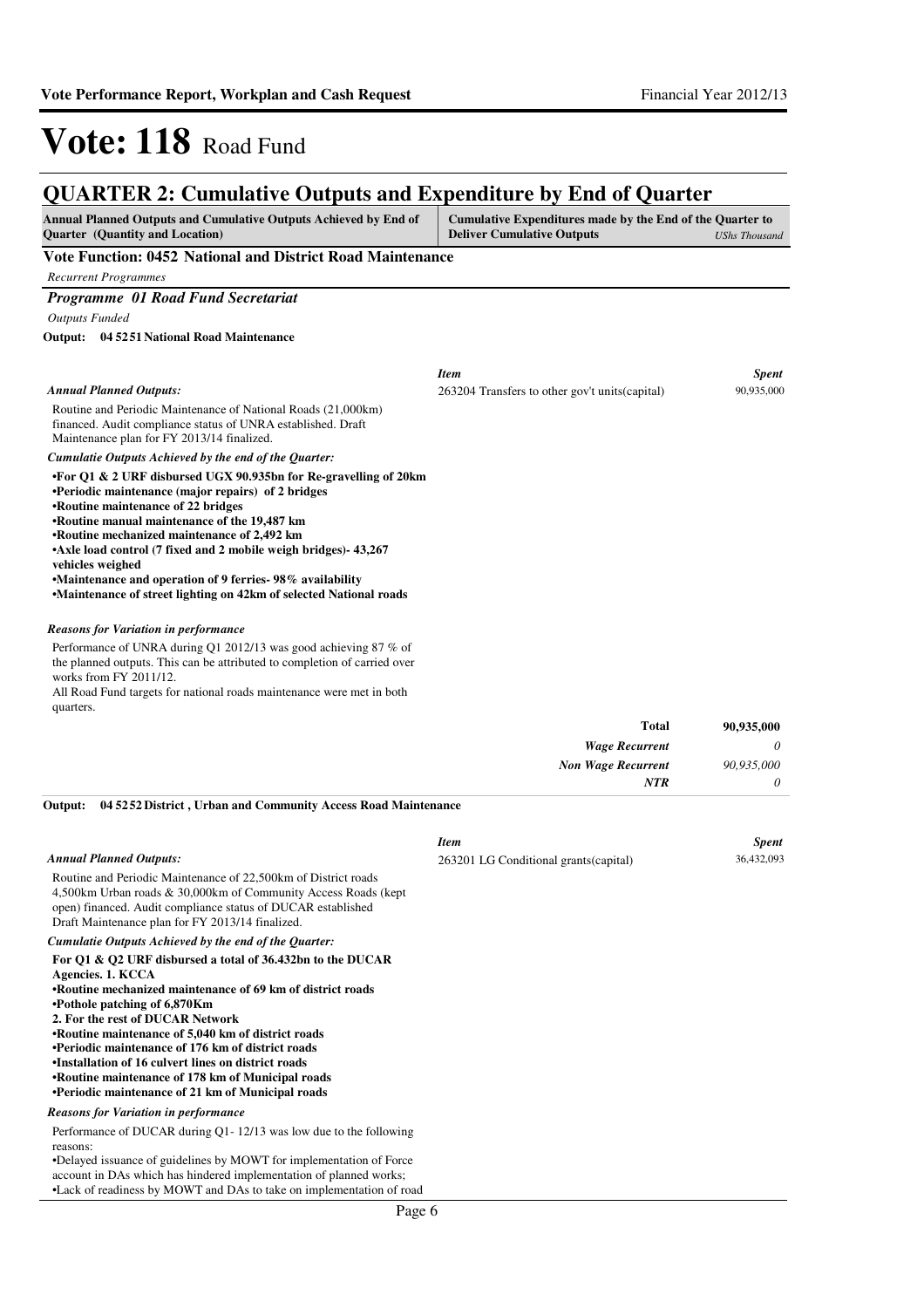## **QUARTER 2: Cumulative Outputs and Expenditure by End of Quarter**

| <b>Annual Planned Outputs and Cumulative Outputs Achieved by End of</b> | Cumulative Expenditures made by the End of the Quarter to |               |
|-------------------------------------------------------------------------|-----------------------------------------------------------|---------------|
| <b>Quarter</b> (Quantity and Location)                                  | <b>Deliver Cumulative Outputs</b>                         | UShs Thousand |

#### **Vote Function: 0452 National and District Road Maintenance**

*Recurrent Programmes*

#### *Programme 01 Road Fund Secretariat*

works using Force account partly due to lack of the requisite personnel, infrastructure and delayed training of operators for the new road equipment.

As a result of the above, the Road Fund Targets for DUCAR road maintenance underperformed.

| 36,432,093      | <b>Total</b>              |
|-----------------|---------------------------|
| 0               | <b>Wage Recurrent</b>     |
| 36,432,093      | <b>Non Wage Recurrent</b> |
| 0<br><b>NTR</b> |                           |

*Outputs Provided*

**04 5201 Road Fund Secretariat Services Output:**

#### *Annual Planned Outputs:*

Road maintenance funds (UGX.273Bn) disbursed to Designated Agencies quarterly, 135 Designated Agencies monitored and evaluated, 38 Designated Agencies audited, OYRMP for FY 2012/13 reviewed, OYRMP for 2013/14 prepared, Board control and oversight facilitated FY 2013/14 procurement plan prepared, develop and launch Audit systems, Develop and launch risk profile of year 1, Develop and launch M&E framework, carry out in-house program tracking on selected DAs, Manage and implement program review workshop, prepare 4 board compendium, 4 board minutes prepared and acted upon, Board committee reports prepared

#### *Cumulatie Outputs Achieved by the end of the Quarter:*

**For Q1 & 2 URF disbursed UGX 127.367bn: To UNRA UGX 90.935bn and UGX 36.432bn for the DUCAR network; A total of 6 agencies were monitored including UNRA station in Fort Portal, Lira Municipal Council; and four district local governments namely: Apac, Lira, Ntoroko and Bundibugyo; The target of the year was revised to 31 agencies. Audits: The output for Q1 and 2 so far is 21No. Agencies whose audits are complete. The Road Fund is still the process of finalizing the technical and financial review of UNRA and this will be completed in quarter 3.**

**The procurement process for technical and financial reviews in 9No. Agencies (Rakai DLG, Kabale DLG, Lwengo DLG, Mbarara Municipal, Kabarole DLG, Ibanda DLG, Kasese Municipal, Fort Portal Municipal and Sheema District) has not been concluded due to budget constraints and therefore no audits has been done in these**  agencies; The OYRMP for **FY 2012/13 was prepared and presented to Parliamentary Infrastructure Committee on the 8/08/12; The process for preparation of FY 2013/14 OYRMP is expected to commence in Q3 FY 2012/13; The procurement plan was prepared in the new PPDA format, approved and copies submitted to PPDA and MoFPED as required;**

**Contracts of Supplies procurements placed in Q2 include: Printing and Supply of OYRMP 12/13, Printing of 600 copies of Annual report 10/11; The Services procurements placed in Q2 include: provision of Internet services, security monitoring and surveillance services, Computer antivirus services;**

**The Audit system is not yet in place but will be incorporated in the overall IFMIS being developed; the risk profile is not yet in place but will be incorporated in the IFMIS ;**

**The Draft M&E framework was completed, it awaits Board approval; Field visits to a total of 13No. Agencies/sub agencies that had applied for special intervention / emergency maintenance intervention were undertaken during Q2 2012/13. The objectives of** 

| <b>Item</b>                                       | <b>Spent</b> |
|---------------------------------------------------|--------------|
| 211101 General Staff Salaries                     | 852,925      |
| 211102 Contract Staff Salaries (Incl. Casuals,    | 86,428       |
| Temporary)                                        |              |
| 211103 Allowances                                 | 20,328       |
| 212101 Social Security Contributions (NSSF)       | 79,411       |
| 221001 Advertising and Public Relations           | 98,379       |
| 221002 Workshops and Seminars                     | 36,493       |
| 221003 Staff Training                             | 26.244       |
| 221007 Books, Periodicals and Newspapers          | 826          |
| 221008 Computer Supplies and IT Services          | 5,696        |
| 221009 Welfare and Entertainment                  | 9.000        |
| 221011 Printing, Stationery, Photocopying and     | 58,396       |
| Binding                                           |              |
| 221017 Subscriptions                              | 3,000        |
| 222001 Telecommunications                         | 12,260       |
| 222003 Information and Communications             | 25,812       |
| Technology                                        |              |
| 223001 Property Expenses                          | 3,646        |
| 223003 Rent - Produced Assets to private entities | 750,000      |
| 223004 Guard and Security services                | 7,171        |
| 223005 Electricity                                | 12,000       |
| 223006 Water                                      | 1,858        |
| 225001 Consultancy Services- Short-term           | 429,667      |
| 226001 Insurances                                 | 3.061        |
| 227001 Travel Inland                              | 72,958       |
| 227002 Travel Abroad                              | 41,827       |
| 227004 Fuel. Lubricants and Oils                  | 26,986       |
| 228002 Maintenance - Vehicles                     | 18,979       |
| 228003 Maintenance Machinery, Equipment and       | 1,368        |
| Furniture                                         |              |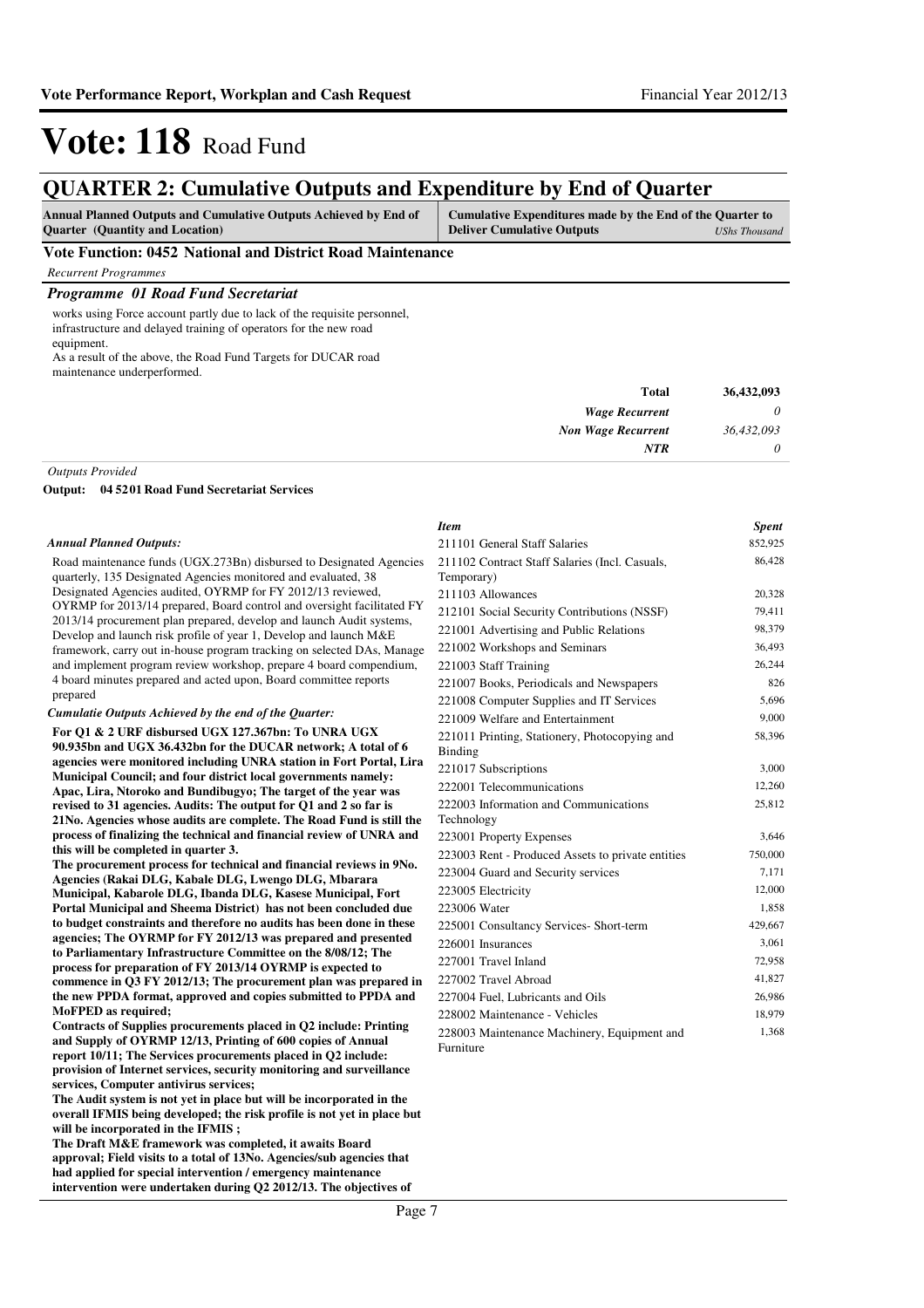*Non Wage Recurrent*

*GoU Development Donor Development* *129,112,687*

*NTR 0*

*0 0*

# $Vote: 118$  Road Fund

## **QUARTER 2: Cumulative Outputs and Expenditure by End of Quarter**

| <b>Annual Planned Outputs and Cumulative Outputs Achieved by End of</b> | Cumulative Expenditures made by the End of the Quarter to |               |
|-------------------------------------------------------------------------|-----------------------------------------------------------|---------------|
| <b>Quarter</b> (Quantity and Location)                                  | <b>Deliver Cumulative Outputs</b>                         | UShs Thousand |

### **Vote Function: 0452 National and District Road Maintenance**

*Recurrent Programmes*

| Programme 01 Road Fund Secretariat                                                                                                                                                                                                                                                                                                                                                                                                                                                                                                                                                                                                                                                                                                                                                                                         |                           |             |
|----------------------------------------------------------------------------------------------------------------------------------------------------------------------------------------------------------------------------------------------------------------------------------------------------------------------------------------------------------------------------------------------------------------------------------------------------------------------------------------------------------------------------------------------------------------------------------------------------------------------------------------------------------------------------------------------------------------------------------------------------------------------------------------------------------------------------|---------------------------|-------------|
| the field visits included: undertaking checks and ensuring that the<br>special / emergency interventions are warranted;<br>Analysing<br>and ensuring that the proposed projects do feature or benefit from<br>other funding:<br>•Advise and recommend a way forward to the secretariat;<br>The agencies/sub agencies that were visited included: Kalisizo TC,<br>Kiryandongo DLG, Masindi MC, Kyankwanzi DLG, Kotido DLG,<br>Bududa DLG, Mbarara DLG, Kanungu TC, Nansana TC,<br>Namayingo TC, Bugiri DLG, Sironko DLG and Kole DLG; .The<br>programme review workshop is slated for Q3 FY2012/13 subject to<br>availability of funds; Two sets of Board compendiums were prepared<br>for meetings which took place on 20th and 21st December 2012; 04<br>Full Board and 08 Board Committee meetings were held in Q1 & Q2. |                           |             |
| <b>Reasons for Variation in performance</b>                                                                                                                                                                                                                                                                                                                                                                                                                                                                                                                                                                                                                                                                                                                                                                                |                           |             |
| Payments for procurements placed in Q2 shall be paid in Q3 & Q4. These<br>include:<br>1. Supplies procurements<br>Printing and Supply of OYRMP 12/13, Printing of 600 copies of Annual<br>report 10/11                                                                                                                                                                                                                                                                                                                                                                                                                                                                                                                                                                                                                     |                           |             |
| 2. Services procurements<br>provision of Internet services, security monitoring and surveillance                                                                                                                                                                                                                                                                                                                                                                                                                                                                                                                                                                                                                                                                                                                           |                           |             |
| services, Computer antivirus services.                                                                                                                                                                                                                                                                                                                                                                                                                                                                                                                                                                                                                                                                                                                                                                                     |                           |             |
| Planned M&E consultancies had not yet commenced arising from delays<br>in the procurement process, these Consultancy services are expected to                                                                                                                                                                                                                                                                                                                                                                                                                                                                                                                                                                                                                                                                              |                           |             |
| commence in the 3rd quarter.                                                                                                                                                                                                                                                                                                                                                                                                                                                                                                                                                                                                                                                                                                                                                                                               |                           |             |
|                                                                                                                                                                                                                                                                                                                                                                                                                                                                                                                                                                                                                                                                                                                                                                                                                            | <b>Total</b>              | 2,684,947   |
|                                                                                                                                                                                                                                                                                                                                                                                                                                                                                                                                                                                                                                                                                                                                                                                                                            | <b>Wage Recurrent</b>     | 939,353     |
|                                                                                                                                                                                                                                                                                                                                                                                                                                                                                                                                                                                                                                                                                                                                                                                                                            | <b>Non Wage Recurrent</b> | 1,745,594   |
|                                                                                                                                                                                                                                                                                                                                                                                                                                                                                                                                                                                                                                                                                                                                                                                                                            | NTR                       | $\theta$    |
|                                                                                                                                                                                                                                                                                                                                                                                                                                                                                                                                                                                                                                                                                                                                                                                                                            | <b>GRAND TOTAL</b>        | 130,052,040 |
|                                                                                                                                                                                                                                                                                                                                                                                                                                                                                                                                                                                                                                                                                                                                                                                                                            | <b>Wage Recurrent</b>     | 939,353     |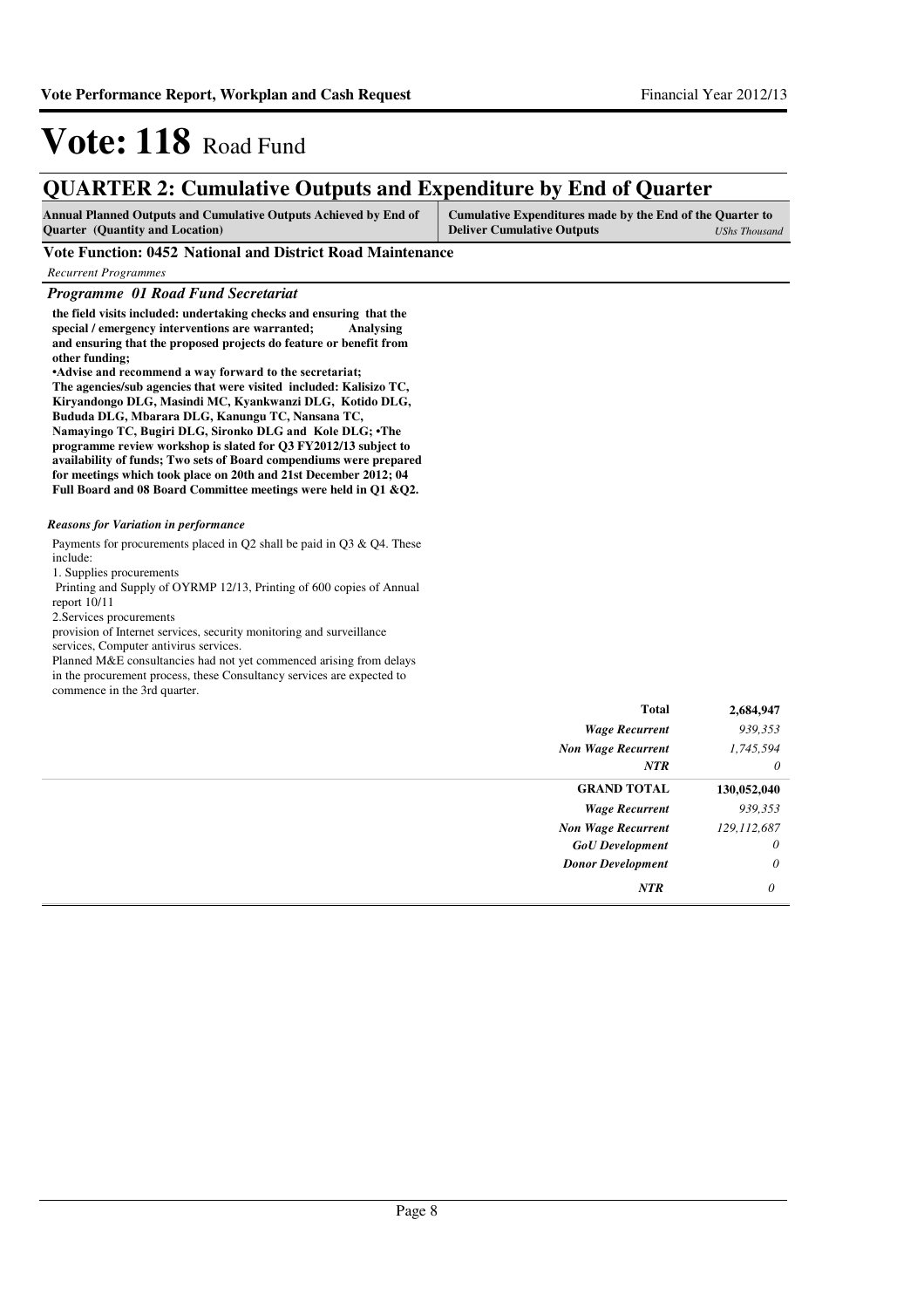| <b>QUARTER 2: Outputs and Expenditure in Quarter</b>                                                                                                                                                                                                                                                                                                                                                                                                                                                                    |                                                                |                            |
|-------------------------------------------------------------------------------------------------------------------------------------------------------------------------------------------------------------------------------------------------------------------------------------------------------------------------------------------------------------------------------------------------------------------------------------------------------------------------------------------------------------------------|----------------------------------------------------------------|----------------------------|
| <b>Planned and Actual Outputs in Quarter</b><br>(Quantity and Location)                                                                                                                                                                                                                                                                                                                                                                                                                                                 | <b>Expenditures incurred in the Quarter to deliver outputs</b> | <b>UShs Thousand</b>       |
| Vote Function: 0452 National and District Road Maintenance                                                                                                                                                                                                                                                                                                                                                                                                                                                              |                                                                |                            |
| <b>Recurrent Programmes</b>                                                                                                                                                                                                                                                                                                                                                                                                                                                                                             |                                                                |                            |
| Programme 01 Road Fund Secretariat                                                                                                                                                                                                                                                                                                                                                                                                                                                                                      |                                                                |                            |
| <b>Outputs Funded</b>                                                                                                                                                                                                                                                                                                                                                                                                                                                                                                   |                                                                |                            |
| Output: 04 5251 National Road Maintenance                                                                                                                                                                                                                                                                                                                                                                                                                                                                               |                                                                |                            |
|                                                                                                                                                                                                                                                                                                                                                                                                                                                                                                                         |                                                                |                            |
|                                                                                                                                                                                                                                                                                                                                                                                                                                                                                                                         | <b>Item</b>                                                    | <b>Spent</b><br>45,467,500 |
| <b>Outputs Planned in Quarter:</b><br>Finance; the resealing of 80km, regraveling of 375km, repairs of 4                                                                                                                                                                                                                                                                                                                                                                                                                | 263204 Transfers to other gov't units (capital)                |                            |
| bridges, maintenance of 90 bridges, routine manual maintenance of the<br>21,000km and routine mechanised maintenance of 3,000km, axle load<br>control with 62,500 vehicles weighted, maintenance and operation of 7<br>ferries.                                                                                                                                                                                                                                                                                         |                                                                |                            |
| <b>Actual Outputs Achieved in Quarter:</b>                                                                                                                                                                                                                                                                                                                                                                                                                                                                              |                                                                |                            |
| •During Q2 URF disnursed UGX 45.467bn to UNRA for<br><b>Resealing/repairs of 1km</b><br>•Re-gravelling of 150km<br>•Periodic maintenance (major repairs) of 2 bridges<br>•Routine maintenance of 40 bridges<br>•Routine manual maintenance of the 20,090 km<br>•Routine mechanized maintenance of 2,575 km<br>•Term maintenance (mechanized) of 1,311 km<br>• Axle load control (7 fixed and 2 mobile weigh bridges)<br>•Maintenance and operation of 9 ferries<br>•Street lighting on 73km of selected National roads. |                                                                |                            |
| <b>Reasons for Variation in performance</b>                                                                                                                                                                                                                                                                                                                                                                                                                                                                             |                                                                |                            |
| Performance of UNRA during Q1 2012/13 was good achieving 87 % of<br>the planned outputs. This can be attributed to completion of carried over<br>works from FY 2011/12.<br>All Road Fund targets for national roads maintenance were met in both<br>quarters.                                                                                                                                                                                                                                                           |                                                                |                            |
|                                                                                                                                                                                                                                                                                                                                                                                                                                                                                                                         | Total                                                          | 45,467,500                 |
|                                                                                                                                                                                                                                                                                                                                                                                                                                                                                                                         | <b>Wage Recurrent</b>                                          | 0                          |
|                                                                                                                                                                                                                                                                                                                                                                                                                                                                                                                         | <b>Non Wage Recurrent</b>                                      | 45,467,500                 |
|                                                                                                                                                                                                                                                                                                                                                                                                                                                                                                                         | <b>NTR</b>                                                     | 0                          |
| 04 5252 District, Urban and Community Access Road Maintenance<br>Output:                                                                                                                                                                                                                                                                                                                                                                                                                                                |                                                                |                            |
|                                                                                                                                                                                                                                                                                                                                                                                                                                                                                                                         |                                                                |                            |
|                                                                                                                                                                                                                                                                                                                                                                                                                                                                                                                         | <b>Item</b>                                                    | <b>Spent</b>               |
| <b>Outputs Planned in Quarter:</b><br>Routine and periodic maintenance of district roads, routine and periodic<br>maintenance of community access roads, routine and periodic<br>maintenance of municipality roads, repair and maintenance of equipment<br>and plant for districts and municipalities, maintenance of DUCAR<br>network financed                                                                                                                                                                         | 263201 LG Conditional grants (capital)                         | 17,629,653                 |
| <b>Actual Outputs Achieved in Quarter:</b>                                                                                                                                                                                                                                                                                                                                                                                                                                                                              |                                                                |                            |
| During Q2 URF disbursed UGX 17.63bn to the DUCAR Agencies for;<br><b>KCCA</b><br>•Routine maintenance of 157 km of district roads and Periodic<br>maintenance of 20 km of district roads<br>and to the rest of DUCAR Network: .Routine maintenance of<br>27,346km of district roads<br>•Periodic maintenance of 2,706 km of district roads                                                                                                                                                                              |                                                                |                            |
| •Installation of 550 culvert lines on district roads<br>•Routine maintenance of 483 km of Municipal roads<br>•Periodic maintenance of 306 km of Municipal roads<br>•Installation of 77 culvert lines on Municipal roads                                                                                                                                                                                                                                                                                                 |                                                                |                            |

*Reasons for Variation in performance*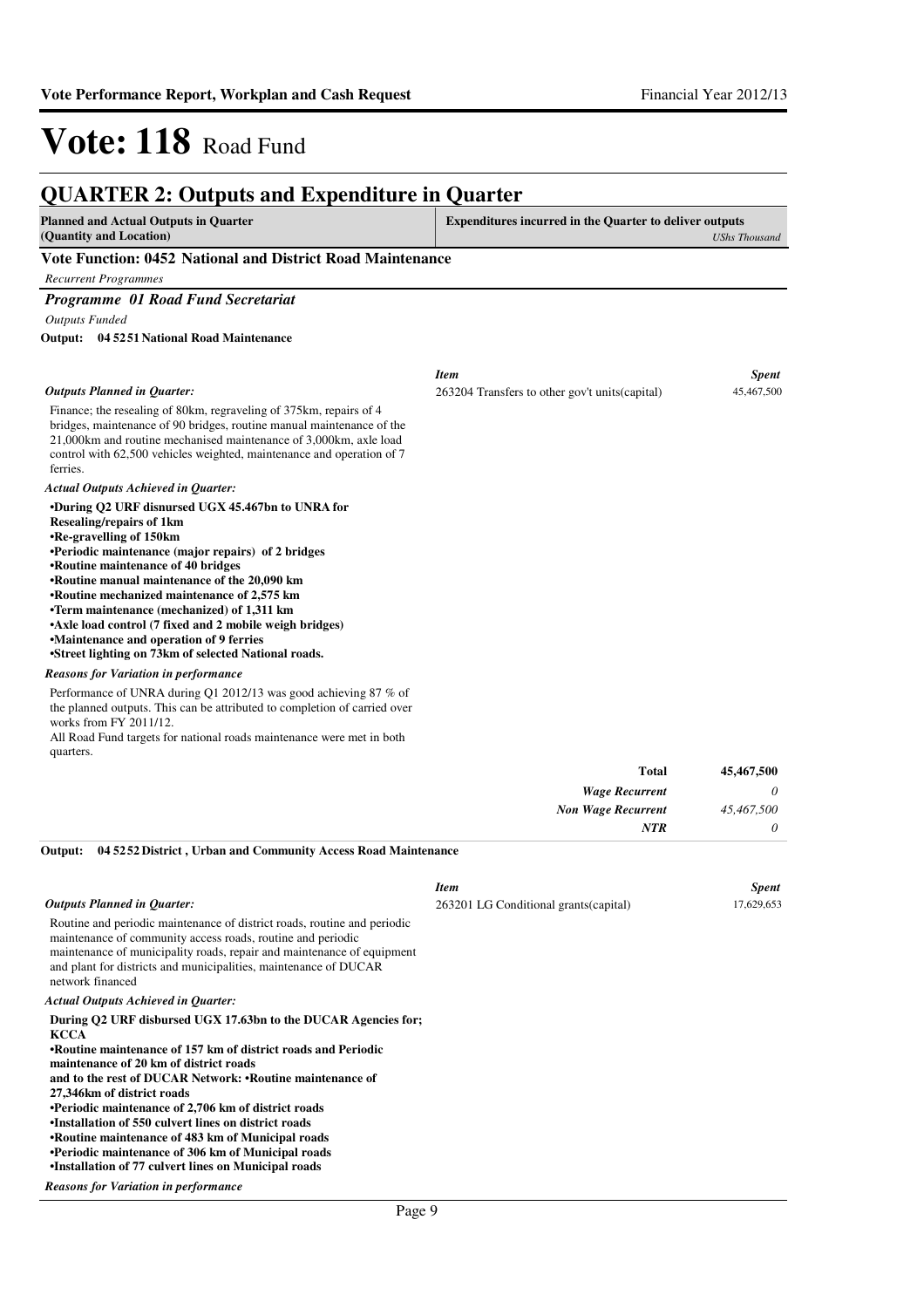#### **QUARTER 2: Outputs and Expenditure in Quarter Planned and Actual Outputs in Quarter (Quantity and Location) Expenditures incurred in the Quarter to deliver outputs**  *UShs Thousand* **Vote Function: 0452 National and District Road Maintenance** *Recurrent Programmes Programme 01 Road Fund Secretariat*

Performance of DUCAR during Q1- 12/13 was low due to the following reasons:

•Delayed issuance of guidelines by MOWT for implementation of Force account in DAs which has hindered implementation of planned works; •Lack of readiness by MOWT and DAs to take on implementation of road works using Force account partly due to lack of the requisite personnel, infrastructure and delayed training of operators for the new road equipment.

As a result of the above, the Road Fund Targets for DUCAR road maintenance underperformed.

| <b>Total</b>              | 17,629,653 |
|---------------------------|------------|
| <b>Wage Recurrent</b>     | 0          |
| <b>Non Wage Recurrent</b> | 17,629,653 |
| <b>NTR</b>                | 0          |
|                           |            |

*Outputs Provided*

**04 5201 Road Fund Secretariat Services Output:**

#### *Outputs Planned in Quarter:*

Road maintenance funds disbursed to Designated agencies;135 Designated agencies monitored and evaluated; 38 Designated agencies audited; OYRMP for FY 2012/13 reviewed;OYRMP 2013/14 prepared; Board control and oversight facilitated FY 2013/14; Procurement plan prepared; develop & launch Audit systems, Develop & launch risk profile of year1, Develop & launch M&E framework; Carryout in-house program tracking on selected DAs, Manage & implement program review workshop, prepare 4 board compediums;4 Board minutes prepared and acted upon, Board Committee reports prepared

#### *Actual Outputs Achieved in Quarter:*

**During Quarter 2 URF disbursed UGX 63.097bn to the Designated Agencies: To UNRA UGX 45.467bn and to the DUCAR network17.63bn; During the quarter, 6No. agencies were monitored including UNRA station in Fort Portal; Lira Municipal Council; and four district local governments namely: Apac, Lira, Ntoroko and Bundibugyo; The audit activities carried out by the Road Fund in quarter 2 was mainly field work to review financial and technical management of projects in 22No. DAs out of the 38No. Agencies that were planned for in the financial year. The basic purpose of the technical and financial reviews is to provide assurance to the Road Fund that funds disbursed are utilized in accordance with the provisions in the work plans, performance agreements and the URF Act. The scope of the review covered projects financed by the road fund in the FY2010/11 and FY2011/12. The recommendations will be disseminated to appropriate authorities and the agencies for**  implementation; The OYRMP for **FY 2012/13 was prepared and presented to Parliamentary Infrastructure Committee on the 8/08/12; The process for preparation of FY 2013/14 OYRMP is expected to commence in Q3 FY 2012/13;02 Board Meetings were held on 20th and 21st December 2012 while 04 Board Committee meetings (One Board Audit Committee meeting (BAC) on 01 Nov 2012, 02 Planning & Strategy Board Committee (PSBC) meetings on 15 & 22nd Nov 2012 and 01 Finance & Admin Board Committee (FABC) meeting on 06 Dec 2012). ; The procurement plan was prepared in the new PPDA format, approved and copies submitted to PPDA and MoFPED as required;**

**Contracts of Supplies procurements placed in Q2 include: Printing and Supply of OYRMP 12/13, Printing of 600 copies of Annual** 

| <b>Spent</b> |
|--------------|
| 501,713      |
| 41,458       |
|              |
| 15,640       |
| 39,461       |
| 59,290       |
| 36,493       |
| 23,060       |
| 826          |
| 3,400        |
| 6,208        |
| 39,241       |
|              |
| 3,000        |
| 5,314        |
| 23,611       |
|              |
| 3,646        |
| 450,000      |
| 7,171        |
| 8,000        |
| 1,004        |
| 263,808      |
| 3,061        |
| 64,148       |
| 37,721       |
| 15,013       |
| 13,957       |
| 1,368        |
|              |
|              |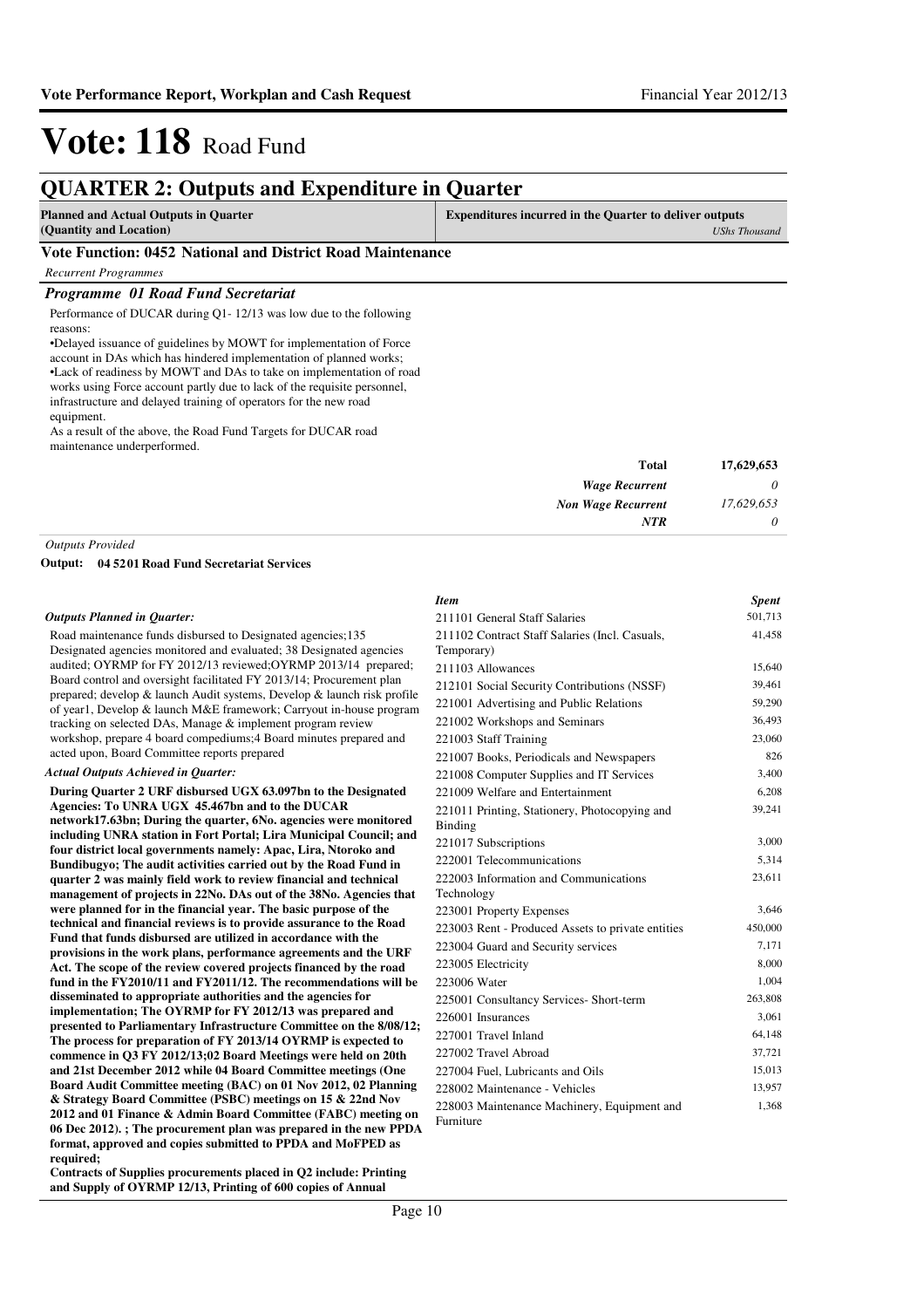### **QUARTER 2: Outputs and Expenditure in Quarter**

**Planned and Actual Outputs in Quarter (Quantity and Location)**

**Expenditures incurred in the Quarter to deliver outputs**  *UShs Thousand*

**Total** 

**1,667,612**

#### **Vote Function: 0452 National and District Road Maintenance**

*Recurrent Programmes*

#### *Programme 01 Road Fund Secretariat*

**report 10/1; The Services procurements placed in Q2 include: provision of Internet services, security monitoring and surveillance services, Computer antivirus services;The Audit system is not yet in place but will be incorporated in the overall IFMIS being developed; the risk profile is not yet in place but will be incorporated in the IFMIS;**

**The Draft M&E framework was completed, it awaits Board approval; Field visits to a total of 13No. Agencies/sub agencies that had applied for special intervention / emergency maintenance intervention were undertaken during Q2- 12.13. The objectives of the field visits included: undertaking checks and ensuring that the special / emergency interventions are warranted; Analysing and ensuring that the proposed projects do feature or benefit from other funding;**

**•** Advise and recommend a way forward to the secretariat; **The agencies/sub agencies that were visited included: Kalisizo TC, Kiryandongo DLG, Masindi MC, Kyankwanzi DLG, Kotido DLG, Bududa DLG, Mbarara DLG, Kanungu TC, Nansana TC,**  Namayingo TC, Bugiri DLG, Sironko DLG and Kole DLG; •**The programme review workshop is slated for Q3 FY2012/13 subject to availability of funds; Two sets of Board compendiums were prepared for meetings which took place on 20th and 21st December 2012; Two sets of Board minutes were prepared for the 20th & 21st December 2012 for the Board meetings; 2 Audit reports were prepared for the Board Audit Committee (BAC); 3 papers on M&E**  presented to BAC in H1; • **Policy and Strategy Board committee report for meetings held on 9/08/12, 15/11/12 and 22/11/12 was prepared and presented to 31st board meeting held on 21/12/12. –2No. Reports (Corporate services & Fund Management) were prepared for the Finance and Admin Committee meeting that was held on 6th December 2012;**

#### *Reasons for Variation in performance*

Payments for procurements placed in Q2 shall be paid in Q3 & Q4. These include:

1. Supplies procurements

 Printing and Supply of OYRMP 12/13, Printing of 600 copies of Annual report 10/11

2.Services procurements

provision of Internet services, security monitoring and surveillance services, Computer antivirus services.

Planned M&E consultancies had not yet commenced arising from delays in the procurement process, these Consultancy services are expected to commence in the 3rd quarter.

| TOTAL                     | 1,007,012  |
|---------------------------|------------|
| <b>Wage Recurrent</b>     | 543,171    |
| <b>Non Wage Recurrent</b> | 1,124,441  |
| <b>NTR</b>                | $\theta$   |
| <b>GRAND TOTAL</b>        | 64,764,765 |
| <b>Wage Recurrent</b>     | 543,171    |
| <b>Non Wage Recurrent</b> | 64,221,594 |
| <b>GoU</b> Development    | $\theta$   |
| <b>Donor Development</b>  | $\theta$   |
| <b>NTR</b>                | 0          |
|                           |            |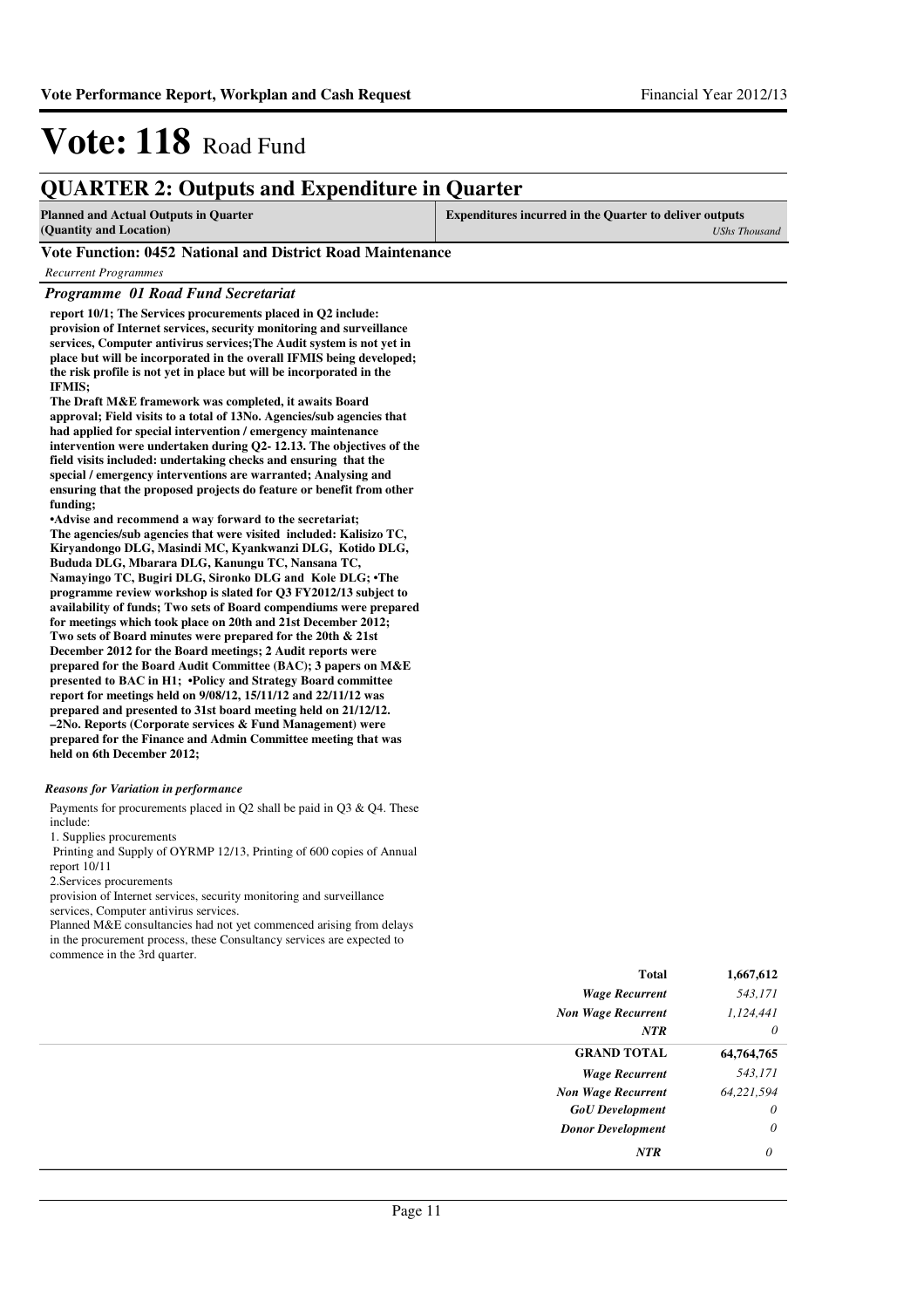| <b>Planned Outputs for the Quarter</b><br>(Quantity and Location)                                                       | <b>Estimated Funds Available in Quarter</b><br>(from balance brought forward and actual/expected releaes) |                    | <b>UShs Thousand</b> |           |
|-------------------------------------------------------------------------------------------------------------------------|-----------------------------------------------------------------------------------------------------------|--------------------|----------------------|-----------|
| <b>Vote Function: 0452 National and District Road Maintenance</b>                                                       |                                                                                                           |                    |                      |           |
| <b>Recurrent Programmes</b>                                                                                             |                                                                                                           |                    |                      |           |
| Programme 01 Road Fund Secretariat                                                                                      |                                                                                                           |                    |                      |           |
| <b>Outputs Funded</b>                                                                                                   |                                                                                                           |                    |                      |           |
| <b>Output:</b> 04 5251 National Road Maintenance                                                                        |                                                                                                           |                    |                      |           |
| Finance the resealing of 80km, regraveling of<br>375km, repairs of 5 bridges, maintenance of 93                         |                                                                                                           |                    |                      |           |
| bridges, routine manual maintenance of the                                                                              | <b>Total</b>                                                                                              | $\mathbf{0}$       | 0                    | 0         |
| 21,000km and routine mechanised<br>maintenance of 3,000km, axle load control                                            | <b>Wage Recurrent</b>                                                                                     | 0                  | 0                    | 0         |
| with 62,500 vehicles weighted, maintenance<br>and operation of 8 ferries.                                               | <b>Non Wage Recurrent</b>                                                                                 | 0                  | 0                    | 0         |
|                                                                                                                         | NTR                                                                                                       | $\theta$           | $\theta$             | 0         |
| 04 5252 District, Urban and Community Access Road Maintenance<br>Output:                                                |                                                                                                           |                    |                      |           |
|                                                                                                                         | <b>Item</b>                                                                                               | <b>Balance b/f</b> | <b>New Funds</b>     | Total     |
| Routine and periodic maintenance of district<br>roads, routine and periodic maintenance of                              | 263201 LG Conditional grants (capital)                                                                    | 9,162,907          | $\bf{0}$             | 9,162,907 |
| community access roads, routine and periodic                                                                            | <b>Total</b>                                                                                              | 9,162,907          | $\bf{0}$             | 9,162,907 |
| maintenance of municipality roads, repair and                                                                           | <b>Wage Recurrent</b>                                                                                     | 0                  | 0                    | 0         |
| maintenance of equipment and plant for<br>districts and municipalities, maintenance of<br><b>DUCAR</b> network financed | <b>Non Wage Recurrent</b>                                                                                 | 9,162,907          | 0                    | 9,162,907 |
|                                                                                                                         | <b>NTR</b>                                                                                                | $\theta$           | 0                    | 0         |

#### *Outputs Provided*

#### **Output: 04 5201 Road Fund Secretariat Services**

Road maintenance funds disbursed to Designated agencies;135 Designated agencies monitored and evaluated; 38 Designated agencies audited; OYRMP for FY 2012 reviewed;OYRMP 2013/14 prepared; control and oversight facilitated FY 201 Procurement plan prepared; develop  $\&$ Audit systems, Develop & launch risk  $p$ of year1, Develop & launch M&E frame Carryout in-house program tracking on DAs, Manage & implement program rev workshop, prepare 4 board compediums Board minutes prepared and acted upon Committee reports prepared

|                  | <b>Item</b>                                               | <b>Balance b/f</b> New Funds |          | <b>Total</b> |
|------------------|-----------------------------------------------------------|------------------------------|----------|--------------|
|                  | 211101 General Staff Salaries                             | 144,384                      | 0        | 144,384      |
| zencies          | 211102 Contract Staff Salaries (Incl. Casuals, Temporary) | 8,254                        | 0        | 8,254        |
| d                | 211103 Allowances                                         | 9,672                        | $\bf{0}$ | 9,672        |
| 2/13             | 213001 Medical Expenses(To Employees)                     | 22,272                       | 0        | 22,272       |
| Board            | 213002 Incapacity, death benefits and funeral expenses    | 5,000                        | 0        | 5,000        |
| 13/14:<br>launch | 221001 Advertising and Public Relations                   | 1,621                        | $\bf{0}$ | 1,621        |
| orofile          | 221002 Workshops and Seminars                             | 73,507                       | 0        | 73,507       |
| ework:           | 221003 Staff Training                                     | 20.756                       | 0        | 20,756       |
| selected         | 221004 Recruitment Expenses                               | 11,250                       | $\bf{0}$ | 11,250       |
| view             | 221007 Books, Periodicals and Newspapers                  | 174                          | $\bf{0}$ | 174          |
| s;4<br>n, Board  | 221008 Computer Supplies and IT Services                  | 9,004                        | 0        | 9,004        |
|                  | 221011 Printing, Stationery, Photocopying and Binding     | 1,604                        | 0        | 1,604        |
|                  | 222001 Telecommunications                                 | 4,740                        | $\bf{0}$ | 4,740        |
|                  | 222002 Postage and Courier                                | 2,000                        | 0        | 2,000        |
|                  | 222003 Information and Communications Technology          | 66,188                       | 0        | 66,188       |
|                  | 223001 Property Expenses                                  | 354                          | $\bf{0}$ | 354          |
|                  | 223004 Guard and Security services                        | 3,244                        | 0        | 3,244        |
|                  | 223006 Water                                              | 142                          | 0        | 142          |
|                  | 225001 Consultancy Services- Short-term                   | 400                          | 0        | 400          |
|                  | 226001 Insurances                                         | 11,939                       | 0        | 11,939       |
|                  | 227001 Travel Inland                                      | 17,042                       | 0        | 17,042       |
|                  | 227002 Travel Abroad                                      | 173                          | 0        | 173          |
|                  | 227004 Fuel, Lubricants and Oils                          | 14                           | 0        | 14           |
|                  | 228002 Maintenance - Vehicles                             | 21                           | 0        | 21           |
|                  | 228003 Maintenance Machinery, Equipment and Furniture     | 132                          | $\bf{0}$ | 132          |
|                  |                                                           |                              |          |              |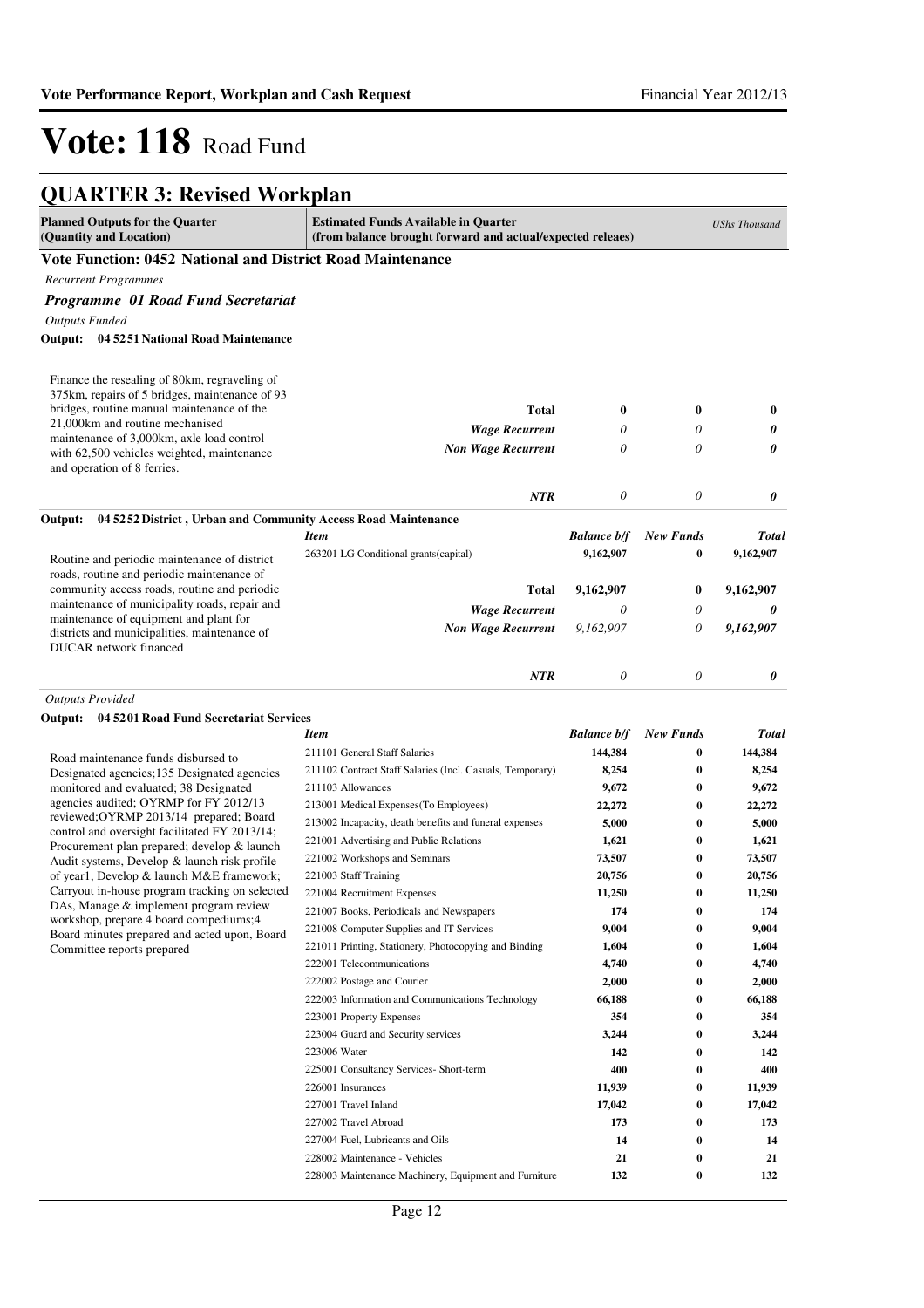## **QUARTER 3: Revised Workplan**

| <b>Planned Outputs for the Quarter</b><br>(Quantity and Location) | <b>Estimated Funds Available in Quarter</b><br>(from balance brought forward and actual/expected releaes) |           |          | <b>UShs Thousand</b> |
|-------------------------------------------------------------------|-----------------------------------------------------------------------------------------------------------|-----------|----------|----------------------|
| <b>Vote Function: 0452 National and District Road Maintenance</b> |                                                                                                           |           |          |                      |
| <b>Recurrent Programmes</b>                                       |                                                                                                           |           |          |                      |
| Programme 01 Road Fund Secretariat                                |                                                                                                           |           |          |                      |
|                                                                   | <b>Total</b>                                                                                              | 413,887   | $\bf{0}$ | 413,887              |
|                                                                   | <b>Wage Recurrent</b>                                                                                     | 152,638   | 0        | 152,638              |
|                                                                   | <b>Non Wage Recurrent</b>                                                                                 | 261,249   | 0        | 261,249              |
|                                                                   | <b>NTR</b>                                                                                                | $\theta$  | $\theta$ | 0                    |
|                                                                   | <b>GRAND TOTAL</b>                                                                                        | 9,576,794 | $\bf{0}$ | 9,576,794            |
|                                                                   | <b>Wage Recurrent</b>                                                                                     | 152,638   | 0        | 152,638              |
|                                                                   | <b>Non Wage Recurrent</b>                                                                                 | 9,424,156 | 0        | 9,424,156            |
|                                                                   | <b>GoU</b> Development                                                                                    | 0         | 0        | $\theta$             |
|                                                                   | <b>Donor Development</b>                                                                                  | 0         | 0        | $\theta$             |
|                                                                   | <b>NTR</b>                                                                                                | 0         | 0        | $\theta$             |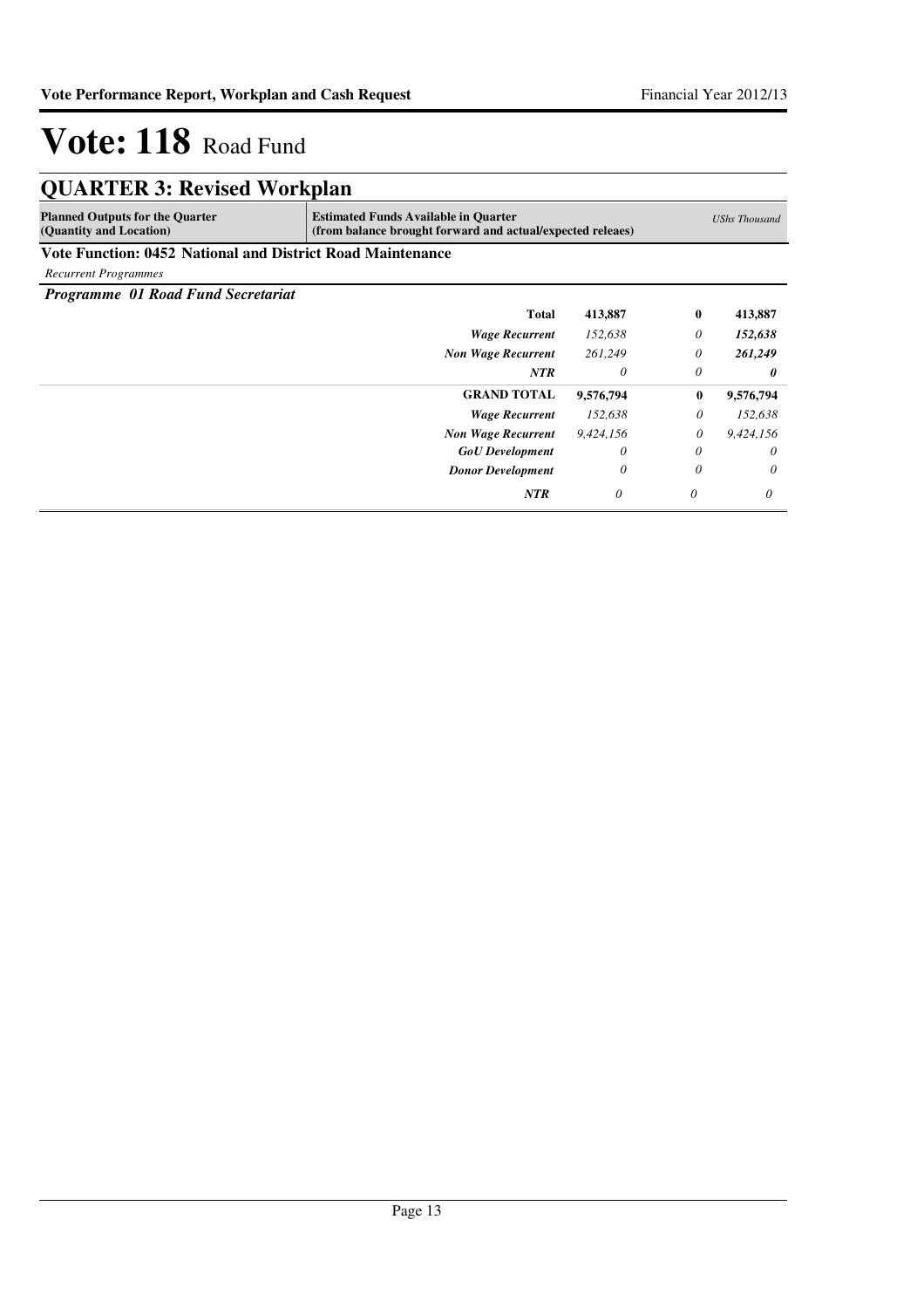## **QUARTER 4: Revised Cashflow Plan**

**Non-Wage Recurrent**

|                                                              | <b>Annual budget</b> Release to             |              | % Budget                                      | <b>Q4 Cash Requirement</b>                       |                            |
|--------------------------------------------------------------|---------------------------------------------|--------------|-----------------------------------------------|--------------------------------------------------|----------------------------|
|                                                              |                                             | end of O3    | <b>Released</b>                               | <b>Total</b>                                     | % Budget                   |
| <b>PAF</b>                                                   | 273.06                                      | 136.53       | 50.0%                                         | 66.845                                           | 24.5%                      |
| Statutory                                                    | 0                                           | $\Omega$     | $0.0\%$                                       | $\theta$                                         | $0.0\%$                    |
| Other                                                        | 5.2293800517                                | 2.101525383  | 40.2%                                         | 0.791                                            | $15.1\%$                   |
| <b>Total</b>                                                 | 278.28938005                                | 138.63152538 | 49.8%                                         | 67.636                                           | 24.3%                      |
| Reasons for cash requirement greater than 1/4 of the budget: |                                             |              | This is the projected cash request<br>for Q4. |                                                  |                            |
| <b>GoU</b> Development                                       |                                             |              |                                               |                                                  |                            |
|                                                              | <b>Annual budget</b> Release to             | % Budget     |                                               | <b>Q4 Cash Requirement</b>                       |                            |
|                                                              |                                             | end of O3    | <b>Released</b>                               | <b>Total</b>                                     | % Budget                   |
| PAF                                                          | 0                                           | $\Omega$     | $0.0\%$                                       | $\Omega$                                         | $0.0\%$                    |
| Other                                                        | 0                                           | 0            | $0.0\%$                                       | $\Omega$                                         | $0.0\%$                    |
| <b>Total</b>                                                 | 0                                           | $\bf{0}$     | $0.0\%$                                       | 0                                                | $0.0\%$                    |
| Reasons for cash requirement greater than 1/4 of the budget: |                                             |              |                                               | Road Fund does not have a<br>Development budget. |                            |
| <b>Grand Total</b>                                           |                                             |              |                                               |                                                  |                            |
|                                                              | <b>Annual budget</b> Release to<br>% Budget |              |                                               |                                                  | <b>Q4 Cash Requirement</b> |
|                                                              |                                             | end of O3    | <b>Released</b>                               | <b>Total</b>                                     | % Budget                   |
| <b>Grand Total</b>                                           | 278.28938005                                | 138.63152538 | 49.8%                                         | 67.636                                           | 24.3%                      |